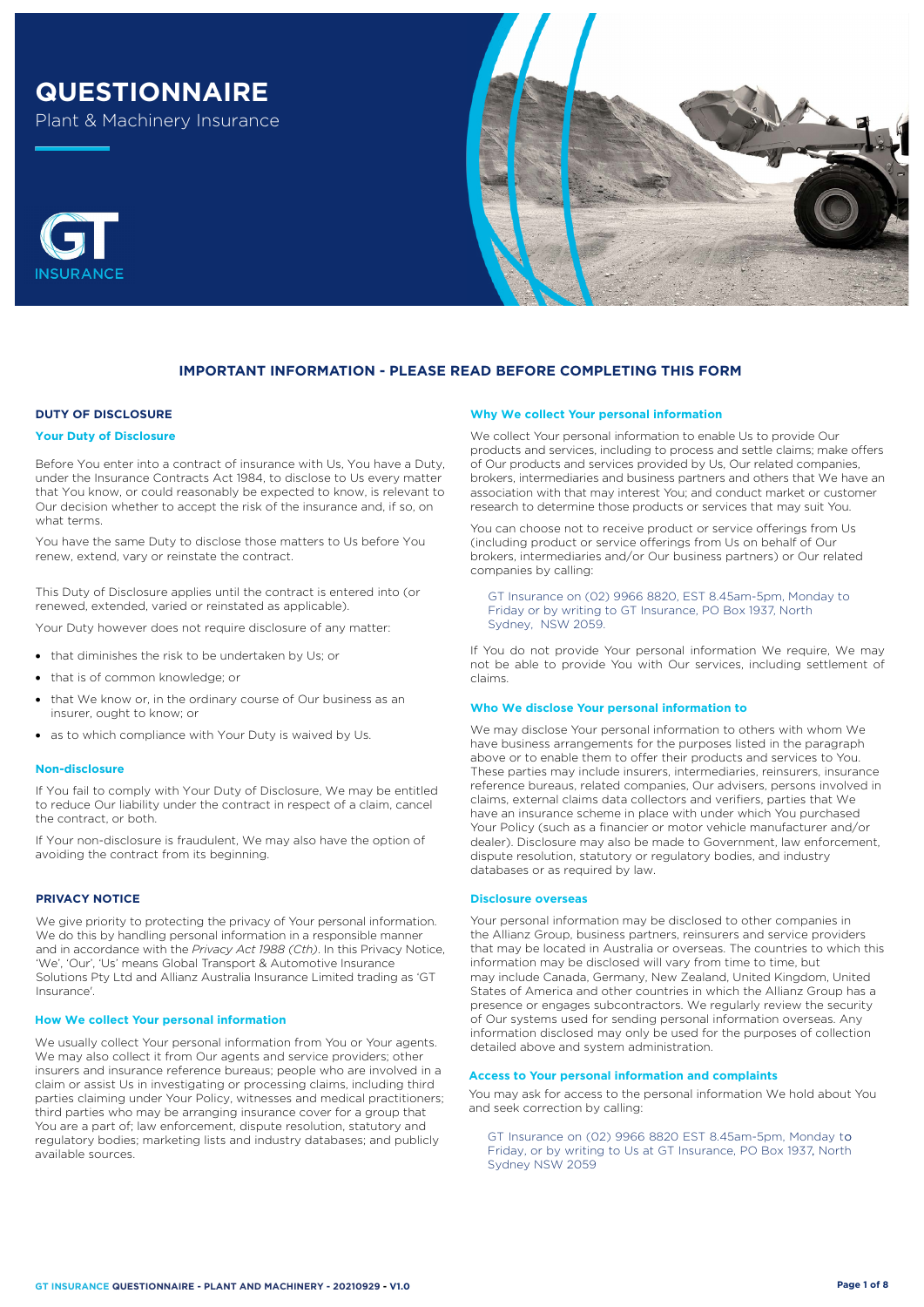Our Privacy Policy contains details about how You may make a complaint about a breach of the privacy principles contained in the *Privacy Act 1988 (Cth)* and how We deal with complaints. Our Privacy Policy is available at [www.gtins.com.au](https://www.gtins.com.au/documents-and-policies/) and [www.allianz.com.au](https://www.allianz.com.au/about-us/privacy/)

#### **Telephone Call Recording**

We may record incoming and/or outgoing telephone calls for training or verification purposes. Where We have recorded a telephone call, We can provide You with a copy at Your request, where it is reasonable to do so.

#### **Your Consent**

By providing Us with personal information You and any other person You provide personal information for, consent to these uses and disclosures until You tell Us otherwise. If You wish to withdraw Your consent, including for such things as receiving information on products and offers by Us or persons We have an association with, please contact Us.

## **GENERAL INSURANCE CODE OF PRACTICE**

The General Insurance Code of Practice was developed by the Insurance Council of Australia to further raise standards of practice and service across the insurance industry. The Code Governance Committee (CGC) is an independent body that monitors and enforces insurers' compliance with the Code.

You can obtain more information on the Code of Practice and how it assists you by contacting Us. Contact details are provided below and on the back cover of the Product Disclosure Statement or Policy Document.

, Friday, or by writing to Us at GT Insurance, PO Box 1937, North GT Insurance on (02) 9966 8820 EST 8.45am-5pm, Monday to Sydney NSW 2059

For more information on the Code Governance Committee (CGC) go to <https://insurancecode.org.au/>

## **SUBROGATION**

You may prejudice Your rights in relation to a claim made under this policy if without prior agreement from Us, You make an agreement with a third party that will prevent Us from recovering a loss from that or another party.

## **COMPLETING THIS FORM/QUESTIONNAIRE:**

- **Please complete all sections in full and provide any requested attachments.**
- **This form may be printed and completed in handwriting or it may be completed electronically as an interactive pdf with fillable form fields. If completing electronically, please download to your local computer and complete using Adobe Acrobat Reader (Fill & Sign tool).**
- **If more space is required when completing this form, please attach a separate sheet.**
- **The use of the term 'You' or 'Your' in this form refers to an Insured and their subsidiary companies and other entities in which they have a controlling interest.**
- **The use of the term 'We', 'Our' or 'Us' in this form refers to the Insurer and its Underwriting Agency.**
- **It is important to refer to the relevant Product Disclosure Statement and Policy Document which sets out the terms and conditions of cover offered. Please contact your local GT Insurance office or speak to your Intermediary.**

#### **DUTY OF UTMOST GOOD FAITH**

Every insurance contract is subject to the duty of utmost good faith which requires both the Insured and the Insurer to act towards each other in utmost good faith. Failure to do so on the part of the Insured may prejudice any claim made under the policy or the continuation of insurance cover by the Insurer.

#### **CHANGE OF RISK OR CIRCUMSTANCE**

It is vital that You provide Us with notification of any changes in Your risk profile which may be relevant to the terms and conditions of this insurance. This is including but not limited to changes in business activities and acquisitions which occur after the date of the Declaration.

#### **THE INSURER**

Allianz Australia Insurance Limited (incorporated in Australia); ABN 15 000 122 850; AFS Licence No. 234708 of 10 Carrington Street Sydney, 2000.

#### **THE UNDERWRITING AGENCY**

Global Transport & Automotive Insurance Solutions Pty Ltd (trading as GT Insurance) AFS Licence No. 240714 ABN 93 069 048 255 of Level 3, Suite 3.01, 213 Miller Street, North Sydney, NSW 2060 is an underwriting agency which specialises in arranging insurance in respect of Motor Vehicles and Mobile Plant and related insurances. GT Insurance acts as the agent of Allianz to market, solicit, offer, arrange and administer the insurance.

GT Insurance has a binding authority to issue, vary and cancel contracts of insurance and to deal with or settle claims on behalf of Allianz. If You need information about this insurance in the first instance, contact GT Insurance.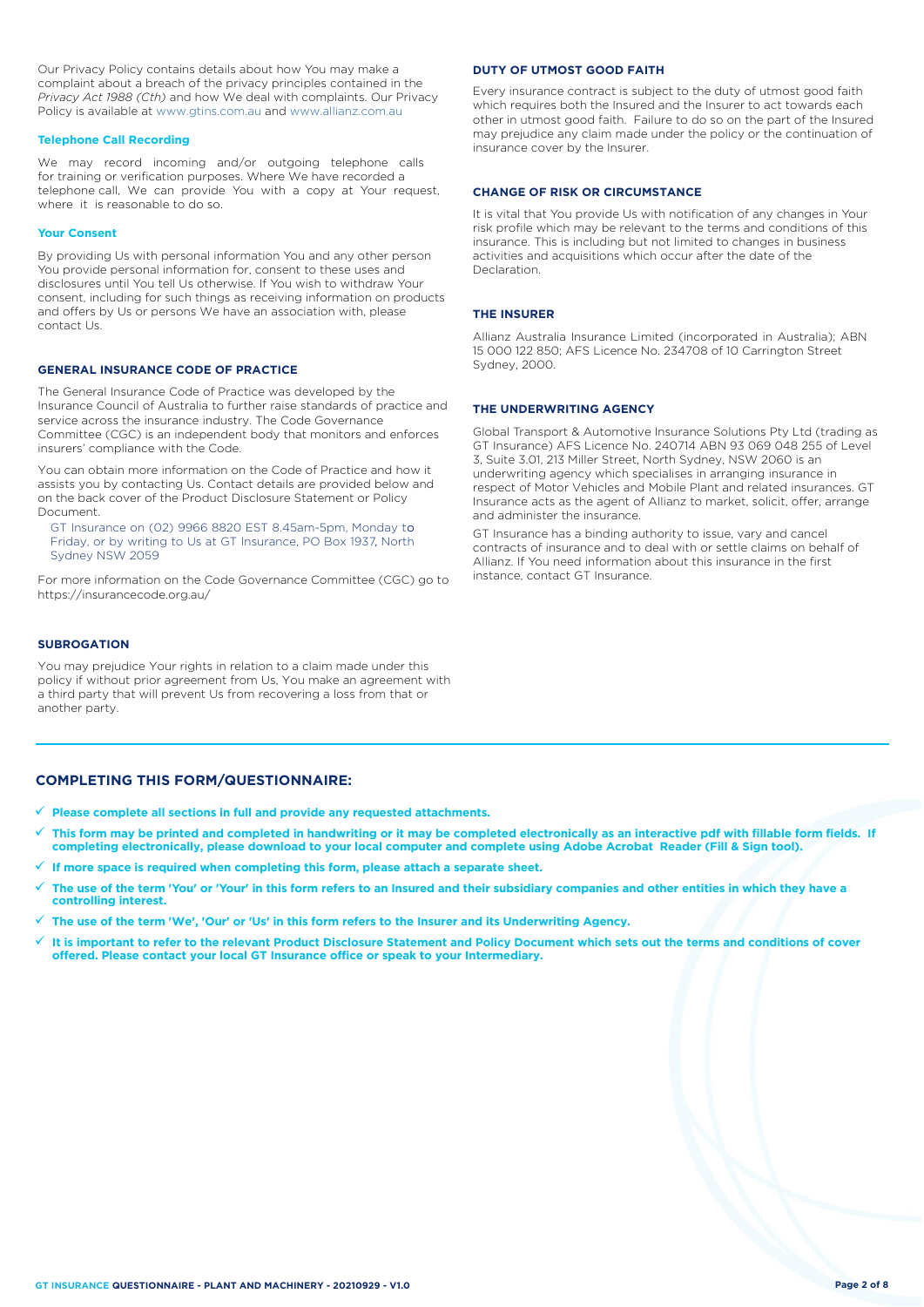## **Section 1. Your Contact Details**

| Business Name(s) & Trading Name(s)        |     |                                                                                                                          |                         |           |           |                                                                  |
|-------------------------------------------|-----|--------------------------------------------------------------------------------------------------------------------------|-------------------------|-----------|-----------|------------------------------------------------------------------|
| Previous Business Name(s) & Trading       |     |                                                                                                                          |                         |           |           |                                                                  |
|                                           |     |                                                                                                                          |                         |           |           |                                                                  |
|                                           |     |                                                                                                                          |                         |           |           |                                                                  |
|                                           |     |                                                                                                                          |                         |           |           |                                                                  |
|                                           |     |                                                                                                                          |                         |           |           |                                                                  |
| <b>NSW</b>                                | ACT | $\mathsf{QLD}$                                                                                                           | $)$ VIC                 | SA        |           | <b>TAS</b>                                                       |
|                                           | Yes | No                                                                                                                       |                         |           |           |                                                                  |
|                                           |     |                                                                                                                          |                         |           |           |                                                                  |
|                                           |     |                                                                                                                          |                         |           | Postcode  |                                                                  |
| <b>NSW</b>                                | ACT | QLD                                                                                                                      | VIC                     | <b>SA</b> | <b>WA</b> | <b>TAS</b>                                                       |
|                                           |     |                                                                                                                          |                         |           |           |                                                                  |
| <b>Section 2. Client Business Details</b> |     |                                                                                                                          |                         |           |           |                                                                  |
|                                           |     |                                                                                                                          |                         |           |           |                                                                  |
|                                           |     |                                                                                                                          | Specify number of Years |           | OR        | New Venture                                                      |
|                                           |     | Has the company been through a change of management in the last 12 months?                                               |                         |           |           |                                                                  |
| <b>Section 3. Operational Exposures</b>   |     |                                                                                                                          |                         |           |           |                                                                  |
|                                           |     | 1. Please specify the approximate asset value of mobile plant and motor vehicles at each site (based on top 5 location): |                         |           |           |                                                                  |
|                                           |     | Do you operate from any other depots/locations?                                                                          |                         |           |           | Postcode<br><b>WA</b><br>If 'Yes', please provide the following: |

| Location 2 | Asset Value (\$) |  |
|------------|------------------|--|
|            |                  |  |
| Location 3 | Asset Value (\$) |  |
|            |                  |  |
| Location 4 | Asset Value (\$) |  |
|            |                  |  |
| Location 5 | Asset Value (\$) |  |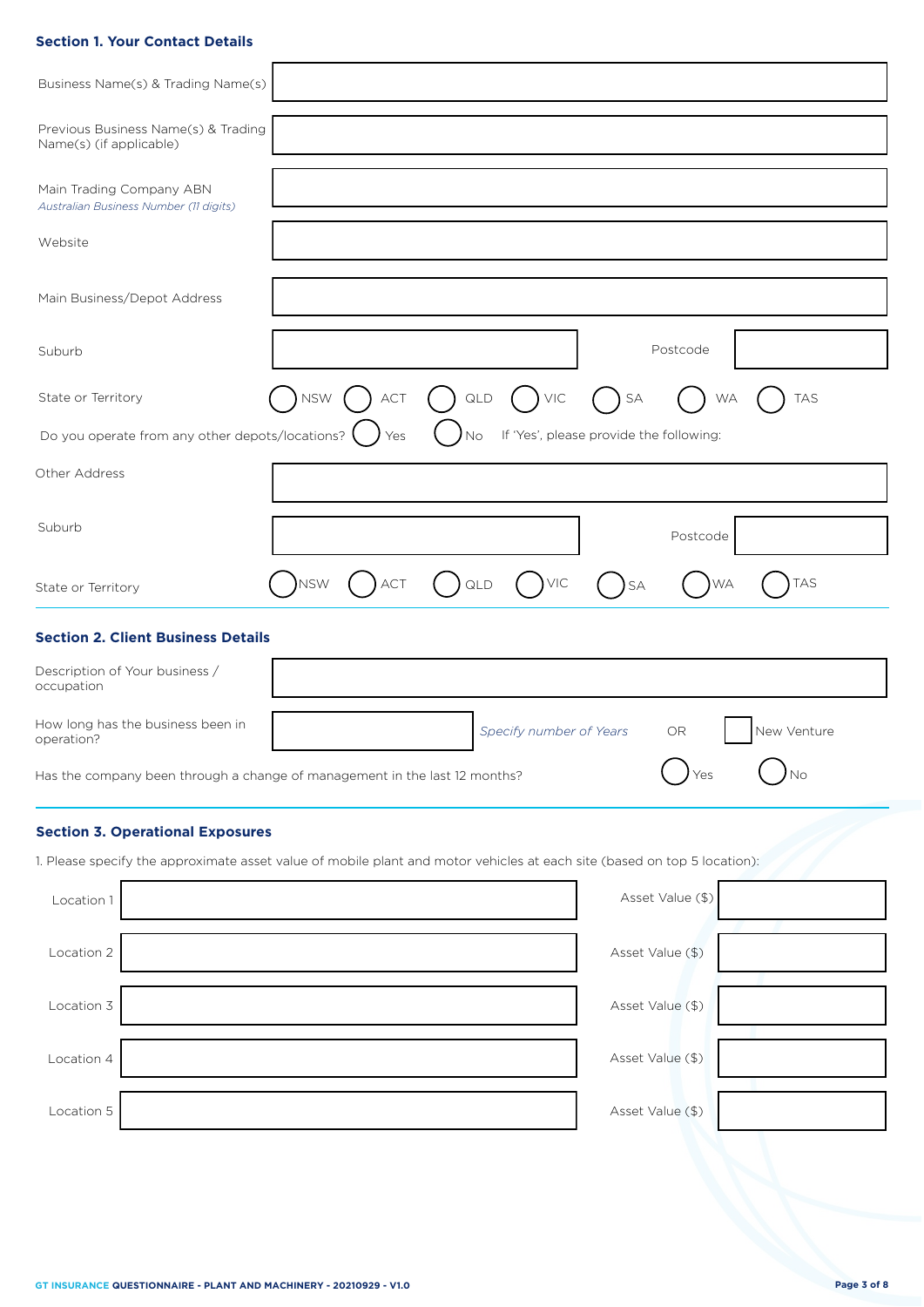| 2. Does your mobile plant ever operate below the high tide mark on beaches or creeks/rivers? $\bigcirc$ Yes $\bigcirc$ No $\bigcirc$ N/A |  |  |  |
|------------------------------------------------------------------------------------------------------------------------------------------|--|--|--|

| $\sim$<br>۰.<br>M. |
|--------------------|
|                    |

a. Where does this occur?

b. Which recovery specialist is your team obliged to contact in case your mobile plant becomes bogged?

| 3. Is loss or damage to your mobile plant, whilst it is being transported, currently covered under the following policies?                                                                                                                                 |           |
|------------------------------------------------------------------------------------------------------------------------------------------------------------------------------------------------------------------------------------------------------------|-----------|
| a. Marine policy of insurance that you organised                                                                                                                                                                                                           |           |
| If 'Yes' to 3.a. above, does this marine cover only act as a second responder to any mobile plant<br>comprehensive cover that may be in place?                                                                                                             |           |
| b. Transit policy of insurance that a third party carrier has arranged                                                                                                                                                                                     |           |
| 4. Does your mobile plant ever operate over water on marine vessels?                                                                                                                                                                                       | 'es<br>Νo |
| If 'Yes' to 4. above, do you require the policy that you may arrange with us to cover this hazard?                                                                                                                                                         | ΈS.       |
| 5. Please specify the percentage of your mobile plant fleet that is likely to be laid up over the next 12 months (%)                                                                                                                                       |           |
| 6. Do you require the policy that you may arrange with us to cover miscellaneous equipment (such as<br>generators, welders, compressors, pumps, meters) that you have not individually specified to us on your<br>mobile plant and motor vehicle schedule? |           |
| If Yes:                                                                                                                                                                                                                                                    |           |
| What is the average value of each item? (\$)                                                                                                                                                                                                               |           |
| What is the maximum value of any one item? (\$)                                                                                                                                                                                                            |           |
| What is the maximum value of all items at any one location? (\$)                                                                                                                                                                                           |           |
| 7. Do you require the policy that you may arrange with us to cover removable GPS equipment that is used with<br>your mobile plant?                                                                                                                         |           |
| If Yes, please ensure each item of GPS equipment is nominated on the mobile plant and motor vehicle schedule you provide to us with<br>individual sum insured for each item.                                                                               |           |
| 8. Do mobile cranes form part of your fleet?<br>Νo                                                                                                                                                                                                         |           |
| If Yes, are they:                                                                                                                                                                                                                                          |           |
| a. fitted with tilt, weight, and wind speed alarms?<br>Νo                                                                                                                                                                                                  |           |
| b. ever involved in multiple lifts?<br>Νo                                                                                                                                                                                                                  |           |
|                                                                                                                                                                                                                                                            |           |

9. Please describe the security procedures you have in place when your mobile plant is left on a working site overnight?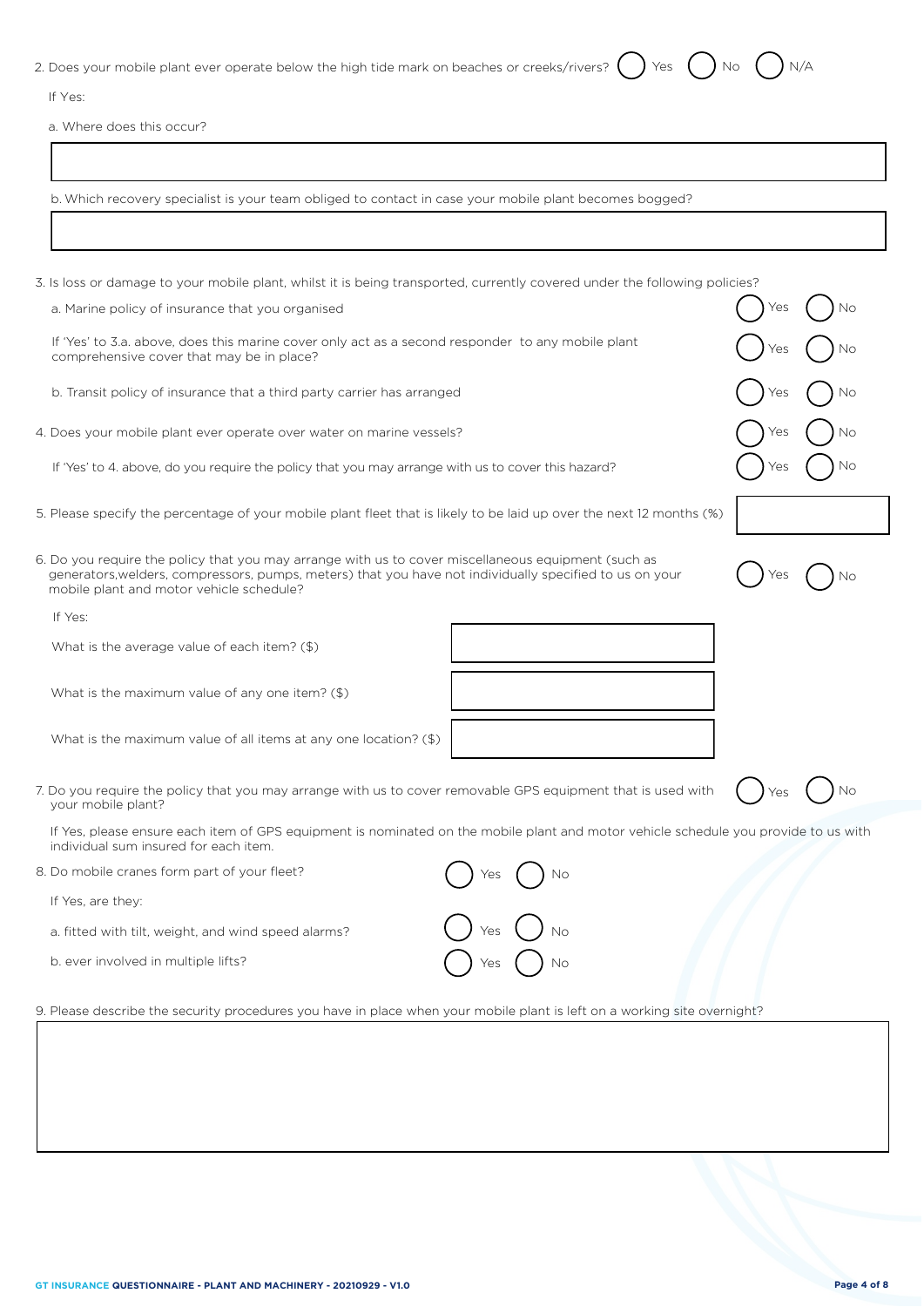10. Please indicate if you have the following security & fire protection measures in place for your depot, mobile plant and vehicles:

| <b>Depot</b>                                                                                                                                                                                                                                                                                                                                                                                                        | <b>Mobile Plant &amp; Vehicles</b>                                              |
|---------------------------------------------------------------------------------------------------------------------------------------------------------------------------------------------------------------------------------------------------------------------------------------------------------------------------------------------------------------------------------------------------------------------|---------------------------------------------------------------------------------|
| Night lighting                                                                                                                                                                                                                                                                                                                                                                                                      | Vandal mesh or covers on mobile plant                                           |
| Sensor lighting                                                                                                                                                                                                                                                                                                                                                                                                     | Engine immobilisers                                                             |
| Gated & fenced property                                                                                                                                                                                                                                                                                                                                                                                             | Vehicle keys locked in safe on site                                             |
| Monitored building alarm                                                                                                                                                                                                                                                                                                                                                                                            | GPS Tracking devices on mobile plant                                            |
| Monitored smoke alarm                                                                                                                                                                                                                                                                                                                                                                                               | Anti-theft locks                                                                |
| Fire Sprinkler System                                                                                                                                                                                                                                                                                                                                                                                               | Vehicle theft alarm                                                             |
| CCTV                                                                                                                                                                                                                                                                                                                                                                                                                | Lockable fuel caps on mobile plant                                              |
| After hours security patrol                                                                                                                                                                                                                                                                                                                                                                                         | Auto engine shut down at time of Fire Suppression activation on<br>mobile plant |
| Employee presence on the site after hours (living quarters)                                                                                                                                                                                                                                                                                                                                                         | Auto fire detection and suppression equipment on mobile plant                   |
| Security bollards                                                                                                                                                                                                                                                                                                                                                                                                   | Handheld fire extinguisher on mobile plant                                      |
|                                                                                                                                                                                                                                                                                                                                                                                                                     | Hydraulic hose socks on mobile plant                                            |
|                                                                                                                                                                                                                                                                                                                                                                                                                     | Lagging/shielding on turbo of mobile plant                                      |
|                                                                                                                                                                                                                                                                                                                                                                                                                     | Structural fire resistant barrier on mobile plant                               |
| 11. Do you use labour hire staff as operators of your mobile plant or motor vehicles?                                                                                                                                                                                                                                                                                                                               | Yes<br>No                                                                       |
| If Yes, what percentage of your turnover did labour hire payments represent over the past 12 months? (%)<br>12. Do you currently employ any operators of mobile plant that are under 25 years of age?<br>If Yes, how many?<br>13. Do you employ any drivers of prime movers that are under 25 years of age?<br>If Yes, please provide details of each driver (if insufficient space, please attach separate sheet): | No<br>Yes<br>Νo                                                                 |
|                                                                                                                                                                                                                                                                                                                                                                                                                     | Date of Birth<br>Years licensed to drive prime                                  |
| Name                                                                                                                                                                                                                                                                                                                                                                                                                | (dd/mm/yyyy)<br>movers                                                          |
|                                                                                                                                                                                                                                                                                                                                                                                                                     |                                                                                 |
|                                                                                                                                                                                                                                                                                                                                                                                                                     |                                                                                 |
|                                                                                                                                                                                                                                                                                                                                                                                                                     |                                                                                 |
|                                                                                                                                                                                                                                                                                                                                                                                                                     |                                                                                 |
| <b>Section 4. Hired in Mobile Plant (and motor vehicles)</b>                                                                                                                                                                                                                                                                                                                                                        |                                                                                 |
| 1. Do you ever 'Hire in' any mobile plant or motor vehicles (with the intention that your employees will drive<br>or operate them whilst they're in your care, custody and control)?                                                                                                                                                                                                                                |                                                                                 |
| If Yes, please continue with Section 4 below. If No, please proceed to "Section 5. Dry Hire"                                                                                                                                                                                                                                                                                                                        |                                                                                 |
| 2. Do you require the policy that you may arrange with us to cover Hired in Mobile Plant (and motor vehicles)?                                                                                                                                                                                                                                                                                                      |                                                                                 |
| If Yes, what percentage of the time do you normally choose to insure the hired in mobile plant and motor<br>vehicles with your insurer ? (%)                                                                                                                                                                                                                                                                        |                                                                                 |
| GT INSURANCE QUESTIONNAIRE - PLANT AND MACHINERY - 20210929 - V1.0                                                                                                                                                                                                                                                                                                                                                  | Page 5 of 8                                                                     |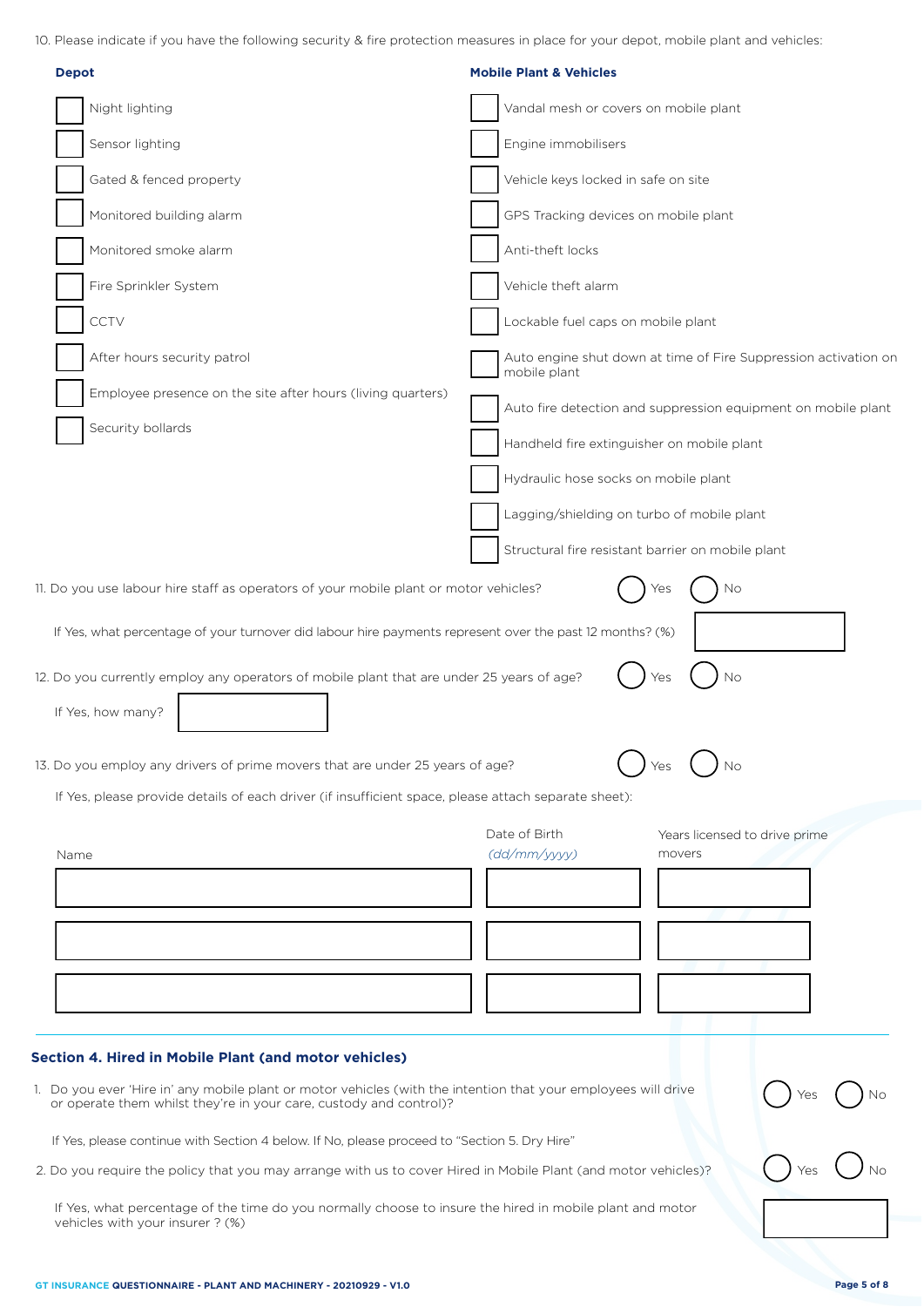|  |  |  |  |  |  |  |  |  | 3. Please provide details of the type of mobile plant and motor vehicle you normally hire in: |  |  |  |
|--|--|--|--|--|--|--|--|--|-----------------------------------------------------------------------------------------------|--|--|--|
|--|--|--|--|--|--|--|--|--|-----------------------------------------------------------------------------------------------|--|--|--|

| 4. What is the average period of hire?                                                                                                                               |                              |           |  |
|----------------------------------------------------------------------------------------------------------------------------------------------------------------------|------------------------------|-----------|--|
| 5. What is the number of mobile plant and motor vehicles hired in during the last 12 months?                                                                         |                              |           |  |
| 6. What is the average value of mobile plant and motor vehicles hired in during the last 12 months<br>(excluding cars and utes) (\$)                                 |                              |           |  |
| 7. What is the maximum value of any one item of mobile plant or motor vehicle you are likely to hire in (\$)                                                         |                              |           |  |
| 8. Please provide the following information for hired in mobile plant and motor vehicles you would have in your<br>care, custody and control, at any one time:       |                              |           |  |
| Maximum Number                                                                                                                                                       | Maximum Value (\$)           |           |  |
| 9. Do you require the policy that you may arrange with us to cover Ongoing Hiring Charges?                                                                           |                              | Yes<br>Νo |  |
| If Yes, please indicate required sub-limits:<br>Sub-limit any one item (\$)                                                                                          | Sub-limit any one event (\$) |           |  |
| 10. What is the total value of hiring fees which you:                                                                                                                |                              |           |  |
| a. paid for mobile plant and motor vehicles during the last 12 months? (\$)                                                                                          |                              |           |  |
| b. may expect to pay over the next 12 months (\$)                                                                                                                    |                              |           |  |
| 11. Do you ever dry hire out any mobile plant or motor vehicles you hire in?                                                                                         |                              | Νo        |  |
| <b>Section 5. Dry Hire</b>                                                                                                                                           |                              |           |  |
| 1. Do you ever 'Dry Hire' out any mobile plant or motor vehicles?<br>If Yes, please continue with Section 5 below. If No, please proceed to "Section 6. Declaration" |                              |           |  |
| 2. Please provide details of the type of mobile plant or motor vehicle you normally dry hire:                                                                        |                              |           |  |
|                                                                                                                                                                      |                              |           |  |
|                                                                                                                                                                      |                              |           |  |
|                                                                                                                                                                      |                              |           |  |
| 3. What (estimated) percentage of your turnover is derived from dry hire during the past 12 months (%)                                                               |                              |           |  |

4. What (estimated) percentage of your fleet is made available for dry hire? (%)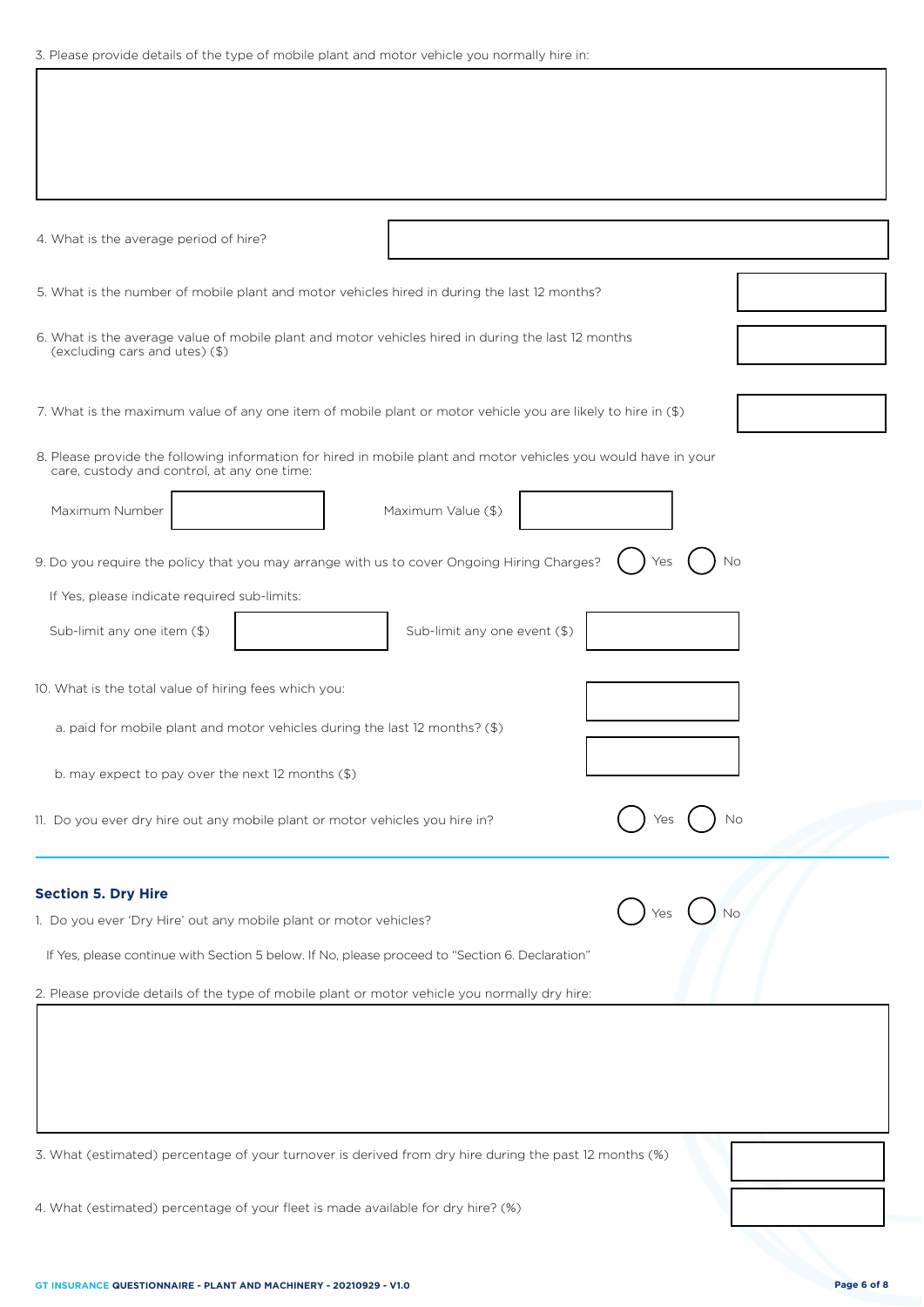5. Please provide the percentage of Public Hire (to non business owners) versus percentage of Commercial Hire (to business owners)?:

| Public Hire (%)                                                                                                                  | Commercial Hire (%)                                                                                        |     |    |  |
|----------------------------------------------------------------------------------------------------------------------------------|------------------------------------------------------------------------------------------------------------|-----|----|--|
| 6. Please provide the name/s of companies (Commercial Hire) that you regularly dry hire your mobile plant and motor vehicles to: |                                                                                                            |     |    |  |
|                                                                                                                                  |                                                                                                            |     |    |  |
|                                                                                                                                  |                                                                                                            |     |    |  |
| 7. Do you have a formal dry hire agreement?                                                                                      |                                                                                                            |     | No |  |
| If Yes:                                                                                                                          |                                                                                                            |     |    |  |
|                                                                                                                                  | a. please attach a copy of your standard hire agreement to this questionnaire.                             |     |    |  |
| b. do you provide a damage waiver option?                                                                                        |                                                                                                            | Yes | No |  |
| If Yes:                                                                                                                          |                                                                                                            |     |    |  |
| a. What is the amount of the damage waiver 'Excess' (\$)?                                                                        |                                                                                                            |     |    |  |
|                                                                                                                                  | b. What percentage of the time does the hirer take up the damage waiver option (%)?                        |     |    |  |
| 8. Do you have a policy or procedure in place to ensure the hirer has insured your mobile plant or motor vehicle                 | before they're let out on dry hire (such as sighting a certificate of currency)?                           |     |    |  |
|                                                                                                                                  | If Yes, please specify the steps taken to ensure the hirer has insured your mobile plant or motor vehicle: |     |    |  |
|                                                                                                                                  |                                                                                                            |     |    |  |
|                                                                                                                                  |                                                                                                            |     |    |  |
|                                                                                                                                  |                                                                                                            |     |    |  |

| 9. Do you ever allow your mobile plant or motor vehicles to be loaned out or dry hired on a 'hand shake' agreement? $(\phantom{a})$ Yes $\phantom{a}(\phantom{a})$ Nc |  |  |  |
|-----------------------------------------------------------------------------------------------------------------------------------------------------------------------|--|--|--|
|-----------------------------------------------------------------------------------------------------------------------------------------------------------------------|--|--|--|